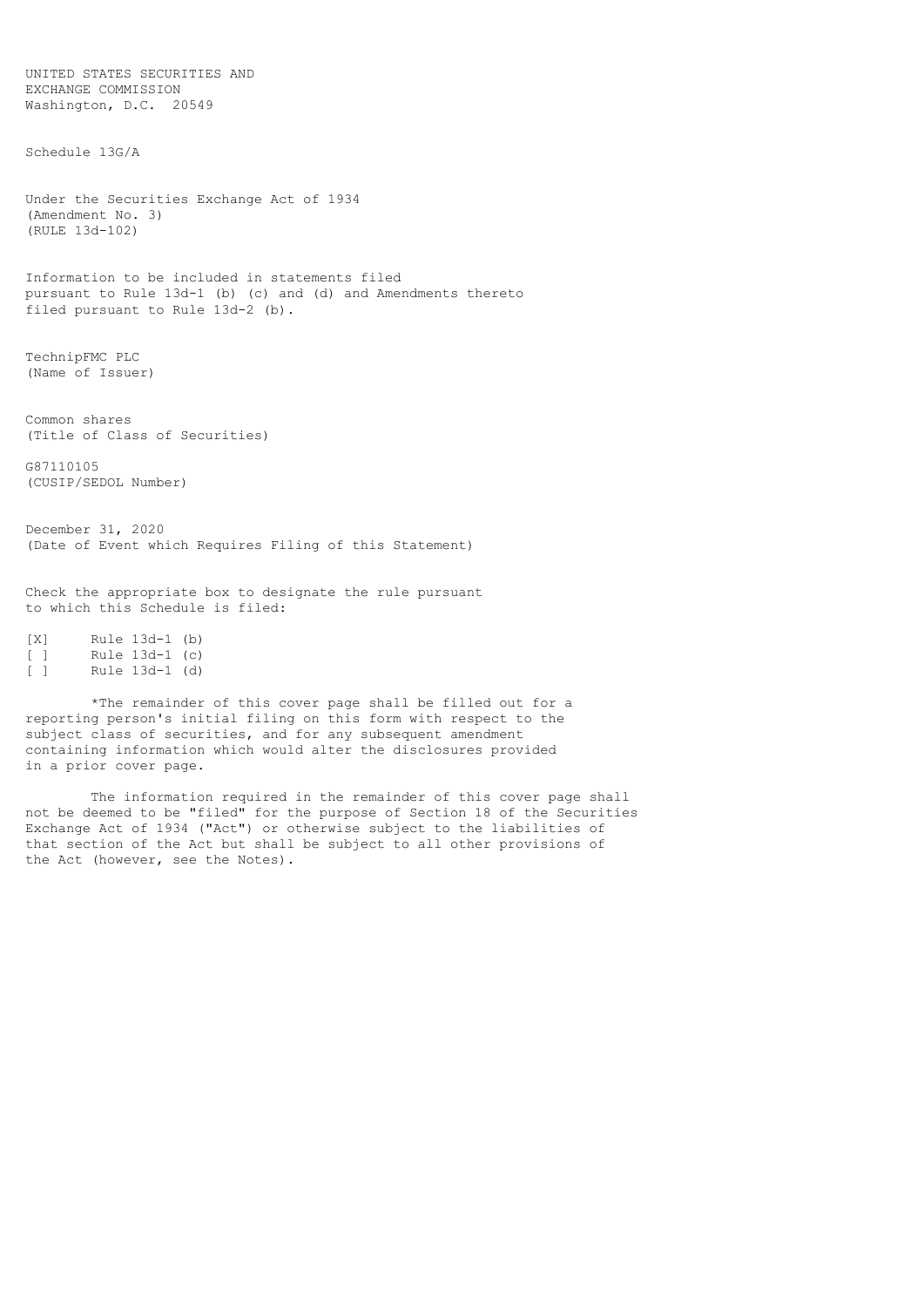```
SCHEDULE 13G/A
```

```
Issuer: TechnipFMC PLC CUSIP No.: G87110105
1 NAMES OF REPORTING PERSONS I.R.S.
       IDENTIFICATION NOS. OF ABOVE PERSONS
       First Eagle Investment Management, LLC
       Tax ID # 57-1156902
2 CHECK THE APPROPRIATE BOX IF A MEMBER
       OF A GROUP
       (a)
       (b)
3 SEC USE ONLY
4 CITIZENSHIP OR PLACE OF ORGANIZATION
       State of Delaware
NUMBER OF SHARES 5 SOLE VOTING POWER - 0
BENEFICIALLY 6 SHARED VOTING POWER - 0
OWNED BY EACH 7 SOLE DISPOSITIVE POWER - 0
REPORTING PERSON 8 SHARED DISPOSITIVE POWER - 0
WITH:
9 AGGREGATE AMOUNT BENEFICIALLY OWNED
      BY EACH REPORTING PERSON
       \Omega10 CHECK IF THE AGGREGATE AMOUNT IN
       ROW (11) EXCLUDES CERTAIN SHARES
       N/A
11 PERCENT OF CLASS REPRESENTED BY AMOUNT
        IN ROW 9:
        0.00%
12 TYPE OF REPORTING PERSON
```
T<sub>A</sub>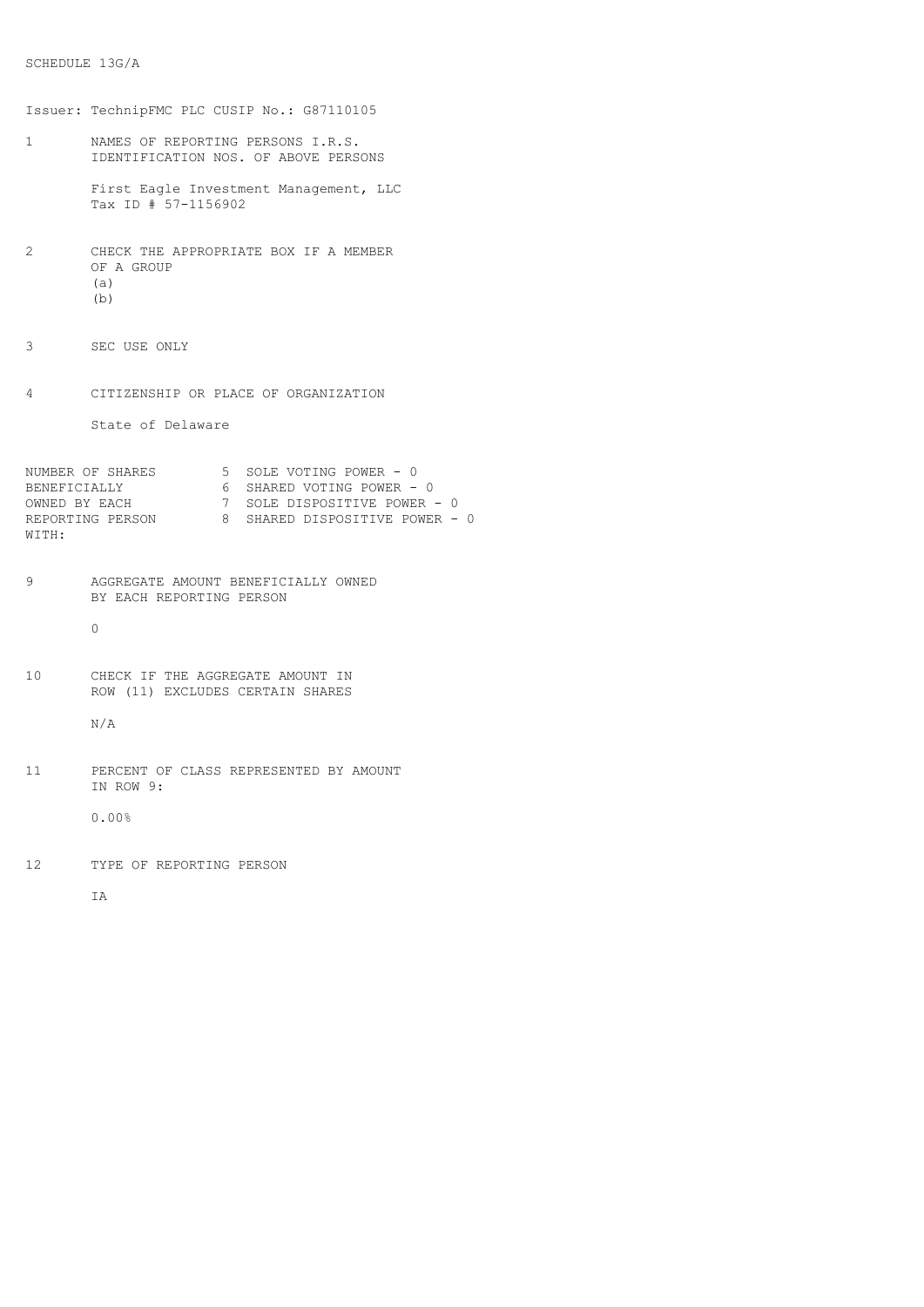```
SCHEDULE 13G/A
```
Issuer: TechnipFMC PLC CUSIP No.: G87110105 ITEM 1 (a) Name of Issuer: TechnipFMC PLC (b) Address of Issuer's Principal Executive Offices: One St. Paul's Churchyard London, X0 EC4M 8AP, United Kingdom ITEM 2 (a) Name of Person Filing: First Eagle Investment Management, LLC (b) Address of Principal Business Office: 1345 Avenue of the Americas New York, NY 10105 (c) Citizenship: Delaware, USA (d) Title of Class of Securities: Common Stock (e) CUSIP No.: G87110105 ITEM 3 If this statement is filed pursuant to Sections 240. 13d-1(b), or 240.13d-2(b) or (c), check whether the person filing is a: (a) [ ] Broker or dealer registered under Section 15 of the Act (15 U.S.C. 78o); (b)  $\begin{bmatrix} \end{bmatrix}$  Bank as defined in section 3(a)(6) of the Act (15 U.S.C. 78c); (c) [ ] Insurance Company as defined in section 3(a)(19) of the Act (15 U.S.C. 78C); (d) [ ] Investment company registered under Section 8 of the Investment Company Act if 1940 (15 U.S.C. 80a-8); (e) [X] An investment adviser in accordance with Section  $240.13d-1$ (b)(1)(ii)(E); (f) [ ] An employee benefit plan or endowment fund in accordance with Section 240.13d-1(b)(1)(ii)(F); (g) [ ] A parent holding company or control person in accordance with Section 240.13d-1(b)(1)(ii)(G); (h) [ ] A savings associations as defined in Section 3(b) of the Federal Deposit Insurance Act (12 U.S.C. 1813); (i) [ ] A church plan that is excluded from the definition of an insurance company under Section 3 (c)(14) of the Investment Company Act of 1940 (15 U.S.C. 80a-3);

(j)  $[ ]$  Group, in accordance with section 240.13d-1 (b)(1)(ii)(J).